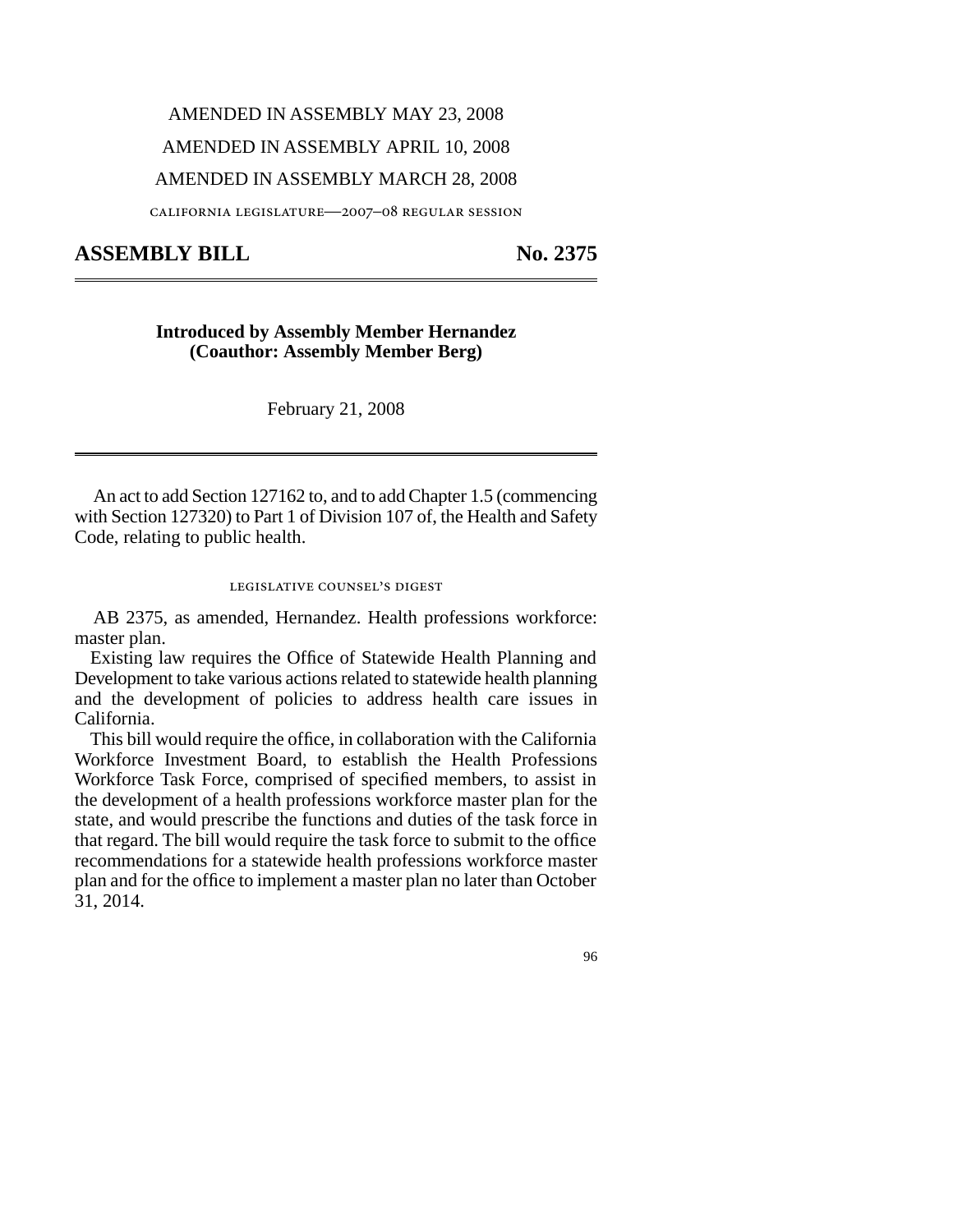Existing law gives the Joint Legislative Budget Committee the power to appoint a Legislative Analyst and establishes the Legislative Analyst's Office.

This bill would require the Legislative Analyst's Office, working with various other entities, to compile a baseline report to assess the state's health professions workforce data collection capacity and to report their findings to the Health Professions Workforce Task Force by October 31, 2009 *permit the office to request and collect specified information pertaining to the development and assessment of the state's health professions workforce*.

Vote: majority. Appropriation: no. Fiscal committee: yes. State-mandated local program: no.

#### *The people of the State of California do enact as follows:*

1 2 3 4 SECTION 1. The Legislature finds and declares the following: (a) In order for California to remain healthy, prosperous, and globally competitive, the state needs to have a skilled health professions workforce.

5 6 7 8 (b) Demographic trends and health care reimbursement structures are increasing gaps between health professions workforce supply and demand, as seen in the shortages of primary care providers.

9 10 11 12 (c) California's population is aging, growing, and becoming increasingly more diverse. California's workforce of health professionals has not reflected these changes and is ill-equipped to reduce new pressures on the health care system.

13 14 15 (d) Developing California's workforce so that it better represents and serves its consumer population will help to mitigate increasing health care costs.

16 17 18 19 (e) California faces a dramatic and pressing challenge related to the supply and distribution of health care professionals. In addition to urban areas, rural counties face areas face ongoing challenges to recruitment and retention.

20 21 22 23 24 25 *(f) There are existing statewide efforts to address these problems, which include, but are not limited to, the California Institute for Nursing and Health Care's Master Plan for the California Nursing Workforce, the Mental Health Services Act (MHSA) Five-Year Workforce Education and Training Development Plan, the creation of a health care workforce and*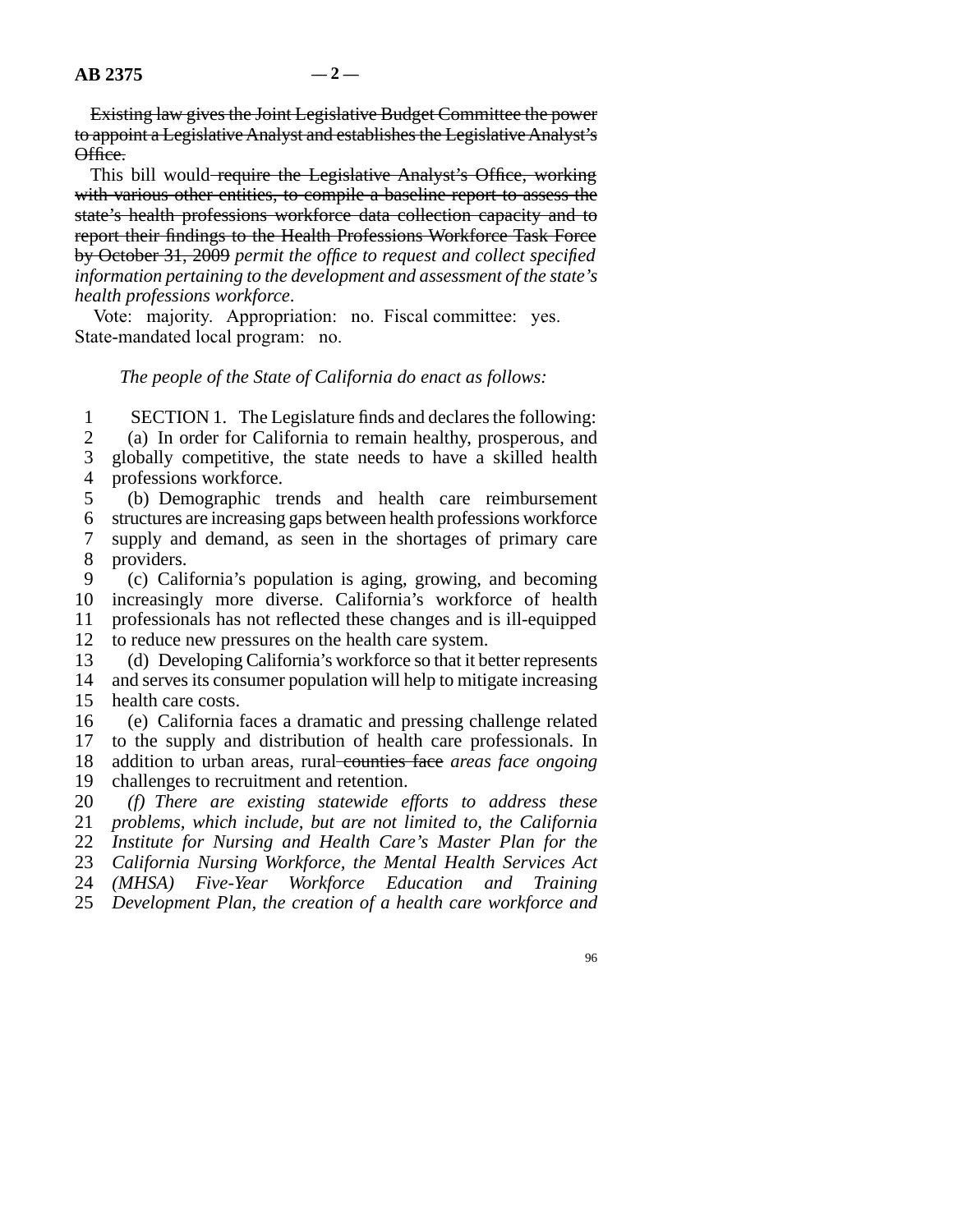1 *educational clearinghouse within the Office of Statewide Health*

2 *Planning and Development, publication of the report entitled*

3 *"Connecting the Dots: California Initiative to Increase Health*

4 *Workforce Diversity" by the California Health Professional*

5 6 *Consortium, and others. However, there is no coordinated plan of action effort to develop the state's health professions workforce.*

7  $\bigoplus$ 

8 *(g)* A comprehensive approach to health professions workforce

9 10 development is needed to ensure that the state has the optimal mix of culturally competent health professions workers to address

11 health needs in a cost-effective manner.

12  $\left(\frac{\mathbf{e}}{\mathbf{e}}\right)$ 

13 14 15 *(h)* To prepare the highly skilled workforce necessary and to keep California's economy competitive, maintain the income and quality of life for California residents, and increase tax revenues,

16 the following issues must be addressed:

17 18 (1) A comprehensive public and private collaboration to develop California's health professions workforce.

19 20 (2) A state-level effort involving multiple health professions, business and labor, educational institutions including primary,

21 22 secondary, and postsecondary institutions, state government workforce boards, regional leadership, consumers, and other

23 stakeholders. These groups should work together to forecast health

24 professions workforce demand and plan comprehensive pathways

25 to support multiple target groups.

26 27 28 (3) Health data collection and reporting on a continuous basis. SEC. 2. Section 127162 is added to the Health and Safety Code, to read:

29 30 127162. (a) The office shall, in collaboration with the California Workforce Investment Board *and based on information*

31 *provided by the health care workforce clearinghouse created by*

32 *Section 128050*, establish the Health Professions Workforce Task

33 Force to assist in the development of a health professions workforce

34 master plan for the state. The task force shall be comprised of the

35 following members *from both rural and urban areas*:

36 37 38 (1) Two members representing the Legislature, with one member appointed by the Speaker of the Assembly, and one member appointed by the Senate Rules Committee.

39 40 (2) A member representing the University of California, appointed by the Regents of the University of California *Governor*.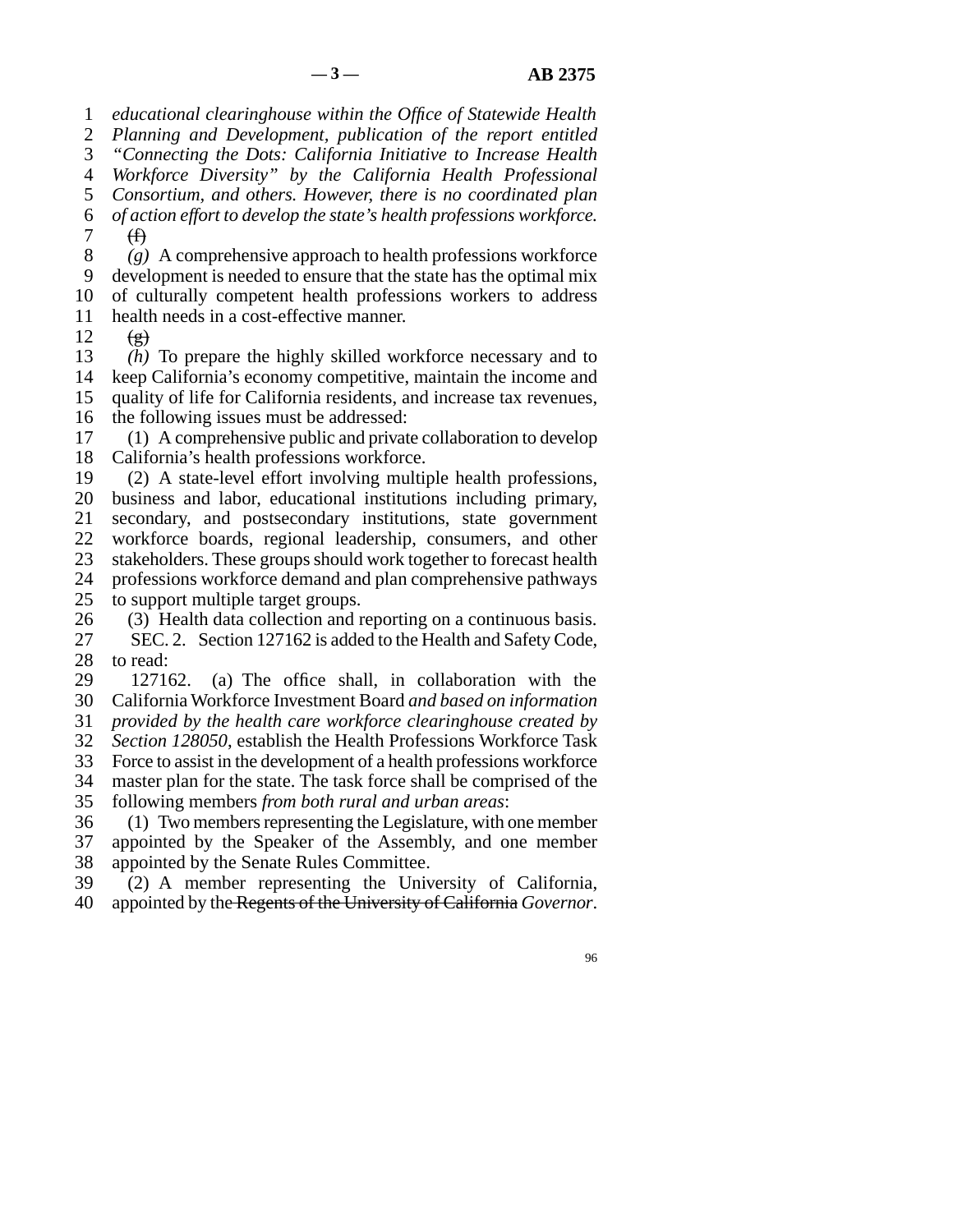- 1 2 3 (3) A member representing the California State University, appointed by the Governor. (4) A member representing the California Community Colleges,
- 4 appointed by the Governor.
- 5 6 (5) A member representing private and independent California colleges and universities, as appointed by the Governor.
- 7  $f(\theta)$
- 8 *(5)* A member representing the State Department of Education,
- 9 as appointed by the Governor.
- 10  $\leftrightarrow$

11 *(6)* A member responsible for leading a health sciences program

12 in a school district, drawn from a pool of candidates selected by

13 the Superintendent, as appointed by the Senate Rules Committee

- 14 *Governor*.
- 15  $(8)$

16 17 18 *(7)* Three members representing key stakeholders from labor and the health care industry, as appointed by the Speaker of the Assembly.

- 19 20 *(8) Three members representing the health care industry in the state, as appointed by the Senate Committee on Rules.*
- 21 22 23 (9) Three members representing community-based organizations in the state, as appointed by the Senate Rules Committee *Committee on Rules*.
- 24 25 26 (10) Three members representing multiple health professions, including Allied Health, as appointed by the Speaker of the Assembly.
- 27 28 29 (11) A member of the California Workforce Investment Board and a member of a regional workforce investment board, as appointed by the Governor.
- 30 31 (b) Total membership of the task force shall be not more than 21 people.
- 32 33 (c) Membership on the task force shall be voluntary and without compensation.
- 34 35 (d) The task force shall assist the office in the development of a health professions workforce master plan, and shall meet no later
- 36 than October 31, 2009, to do all of the following:

37 (1) Report, assess impact, and review capacity and effectiveness

- 38 of existing state and private programs to leverage funding resources
- 39 and form new partnerships, foster shared learning, identify best
- 40 practices, and minimize duplication of efforts.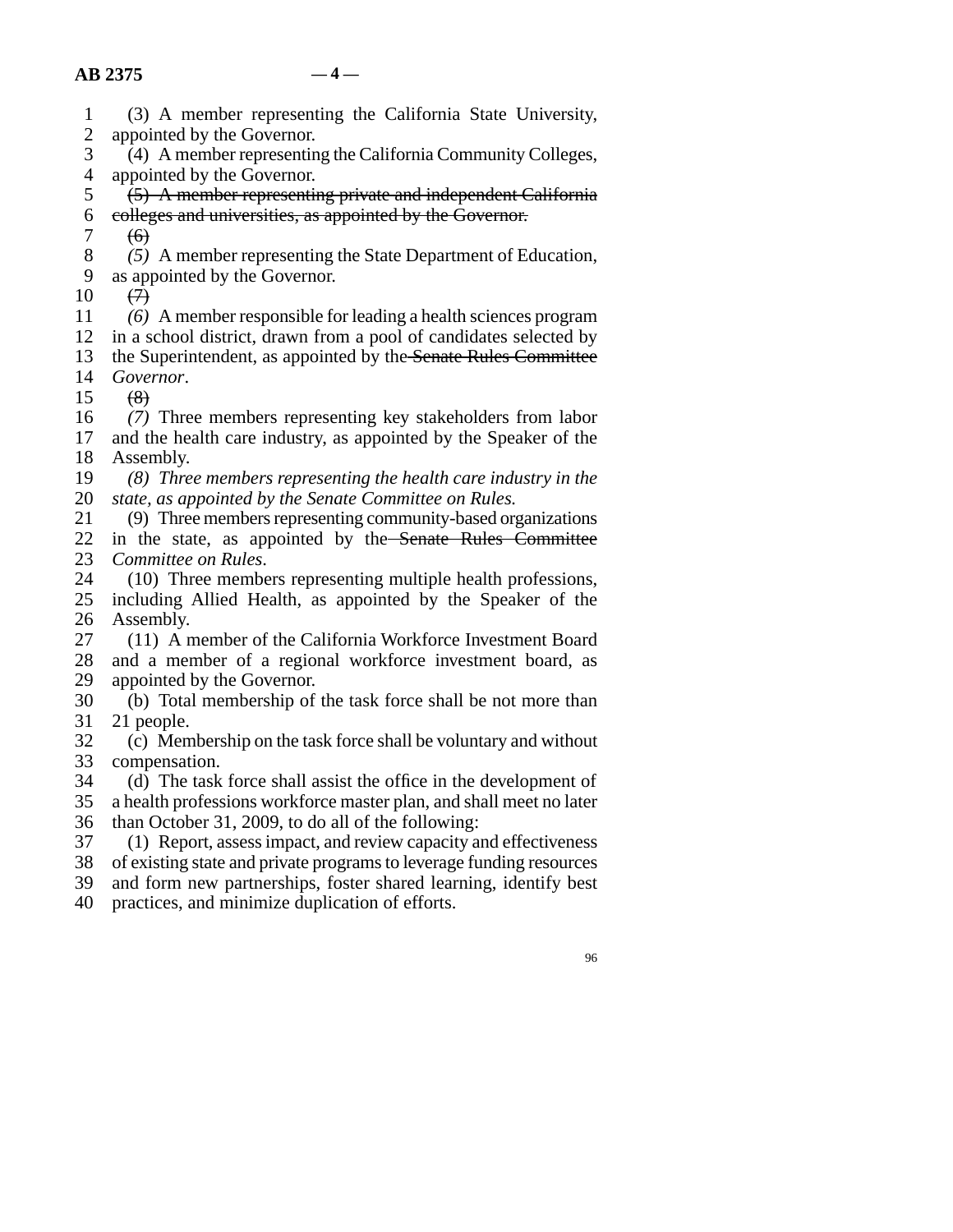1 2 3 4 5 6 7 8 9 10 11 12 13 14 15 16 17 18 19 20 21 22 23 24 25 26 27 28 29 30 31 32 33 34 35 36 37 38 39 (2) Review local workforce investment plans and assess progress in meeting current health professions workforce needs. (3) Identify education and employment trends in the health professions. (4) Identify the top 10 health professions with the highest demand and develop a plan to meet that demand. (5) Recommend state policies needed to address the issues of health professions workforce shortage and distribution. (6) Compile, assess, and align with other strategic plans for developing California's workforce. (e) The task force shall meet no less than three times per year. (f) Not later than October 31, 2012, the task force shall submit a completed report to the office with recommendations for developing a health professionals workforce master plan. (g) The office shall act as the lead in coordinating the task force. (h) The office shall seek and accept funds from the federal government and private entities to support the activities of the task force. (i) Not later than October 31, 2014, the office shall implement the health professionals workforce master plan as developed by the task force. SEC. 3. Chapter 1.5 (commencing with Section 127320) is added to Part 1 of Division 107 of the Health and Safety Code, to read: Chapter 1.5. Health Professions Workforce Planning 127320. (a) The Legislative Analyst's Office shall compile a baseline report that assesses the state's health professions workforce data collection capacity. Working with the Employment Development Department, the state licensing boards, the Department of Consumer Affairs, the California State University, the University of California, the California Community Colleges, and the Office of Statewide Health Planning and Development, the Legislative Analyst's Office shall report to the Health Professions Workforce Task Force, as established in Section 127162, the entities who can provide the following information no later than October 31, 2009: (1) The current supply of health professionals, by specialty.